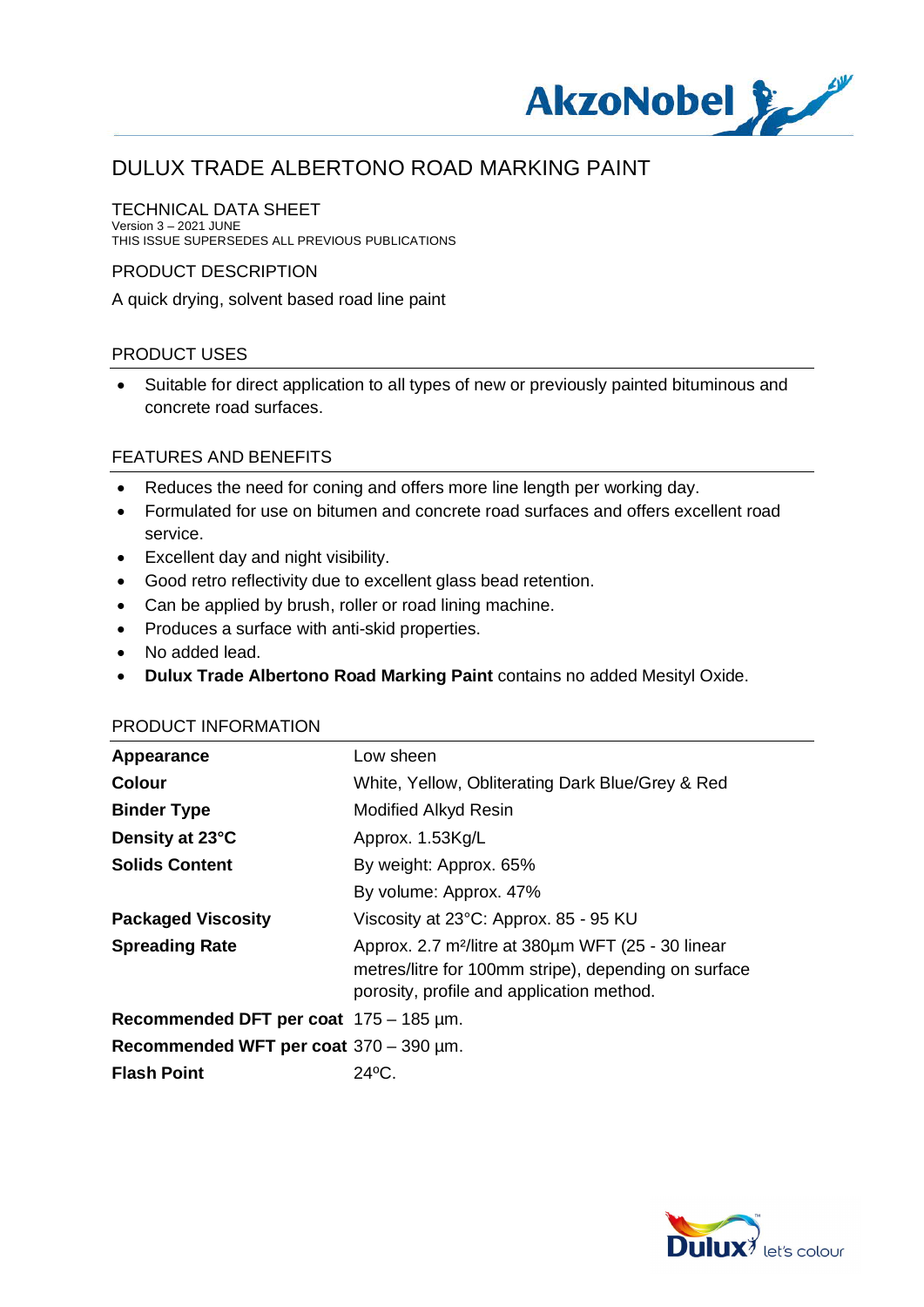

| APPLICATION INFORMATION |  |
|-------------------------|--|
|                         |  |

| Mixing                                | Stir until homogeneous with a flat paddle.                                                                                              |
|---------------------------------------|-----------------------------------------------------------------------------------------------------------------------------------------|
| <b>Application Surface conditions</b> | Surface Temperature between 10 - 35°C. Relative Humidity<br>between 10 - 80 % OR 2°C above dew point minimum.                           |
| Application methods                   | Airless spray road-lining machine.                                                                                                      |
|                                       | Brush, roller or conventional spray application can be used<br>for small areas after thinning 5% of product volume.                     |
| <b>Thinner</b>                        | Dulux Albertono Roadline Thinner - Xylene with product<br>code 5148150 for 5lt and 5148149 for 25lt (maximum 5%,<br>only if necessary). |
| Drying Time                           | Un-Thinned: No pick-up time: 30 minutes maximum at 23°C.                                                                                |
|                                       | Thinned 5% by volume: 30 minutes maximum at 23 °C.                                                                                      |
| <b>Recoating Time</b>                 | N/A. One coat only.                                                                                                                     |
| Cleaning of equipment                 | After use, remove as much product as possible, and then<br>clean immediately with Dulux Trade Roadline Thinner<br>Xylene.               |
| <b>Substrates</b>                     | Correctly prepared bituminous and concrete surfaces.                                                                                    |
| Precautions:                          | Do not apply during cold (below 10°C) or wet weather.                                                                                   |
| <b>Coats Required</b>                 | One coat only. To achieve the required properties, ensure<br>adequate film build of at least 380um wet film thickness.                  |

#### SURFACE PREPARATION

Ensure that surfaces are sound and free from dust, oil, grease, dirt, and debris. Surfaces must be thoroughly dry - no more than 12% moisture content.

#### **Bituminous and concrete road surfaces**

- · Surfaces should be clean, dry, and free from loose gravel, sand, oil, grease, and other contaminants – no more than 12% moisture content.
- · Smooth concrete surfaces can be profiled by sand blasting to achieve a paintable surface. Sand of an appropriate quality should be used - river sand is not suitable.
- · Acid etch concrete floors with a solution of hydrochloric acid to remove laitience, uncured cement, etc. as follows:

**On steel or power-floated concrete (very smooth)**, use one (1) volume hydrochloric acid to two (2) volumes water. More than one application may be necessary to achieve a paintable surface.

Allow the acid solution to react for 15 minutes and then wash away all acid with copious amounts of clean water. Remove excess water and allow thorough drying – no more than 12% moisture content.

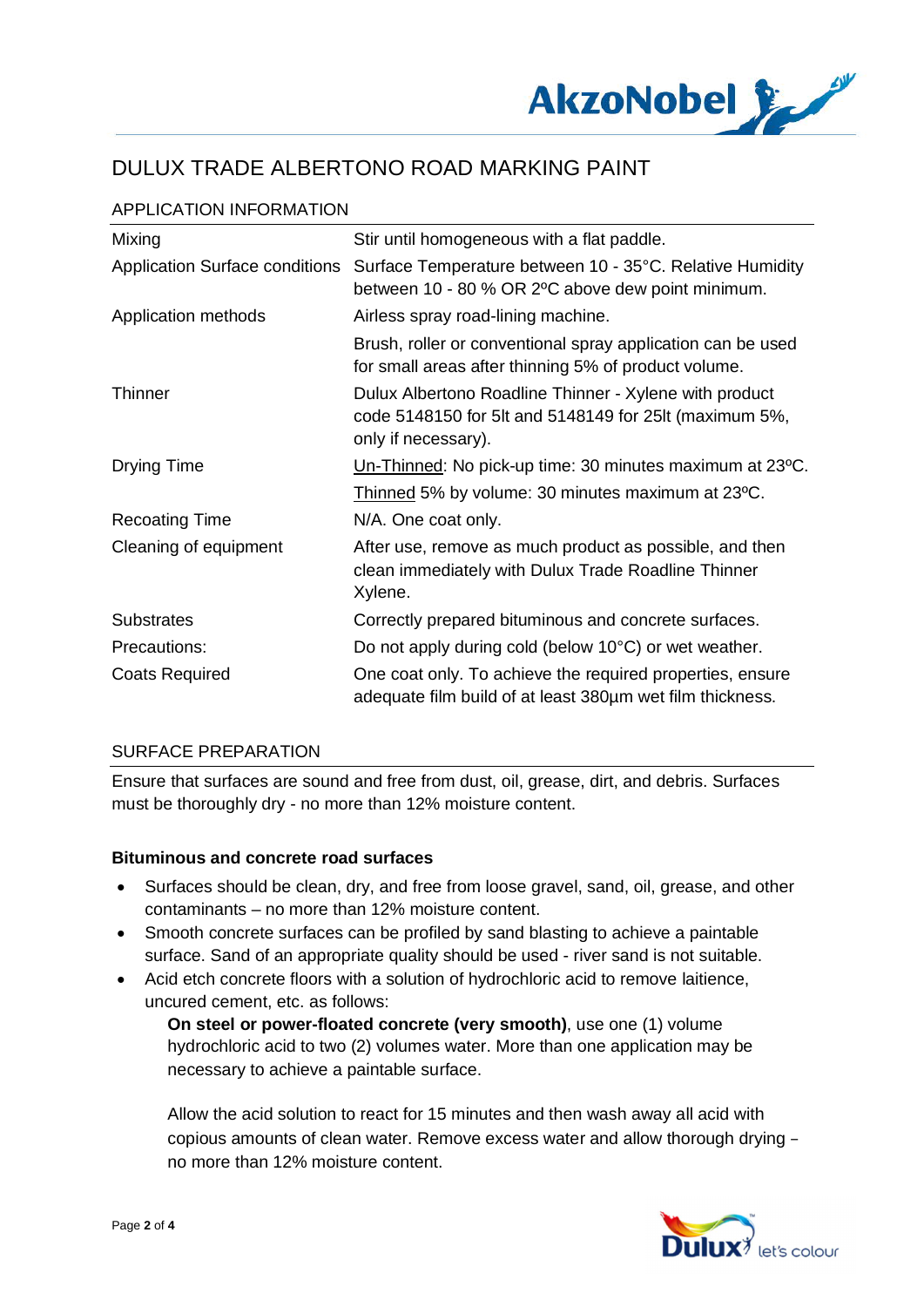

### SURFACE PREPARATION

#### **Bituminous and cement road surfaces - Continue**

**On wood-floated concrete (rough)**, use one (1) volume hydrochloric acid to four (4) volumes water.

Allow the acid solution to react for 15 minutes and then wash away all acid with copious amounts of clean water. Remove excess water and allow thorough drying – no more than 12% moisture content.

**N.B.** Hydrochloric acid is corrosive - please wear protective clothing, gloves, masks and eye goggles against splashes.

#### HEALTH AND SAFETY INFORMATION

Solvent based paints are highly flammable.

This product contains no added lead. Avoid contact with skin or eyes. Keep out of reach of children. If accidently swallowed, seek medical advice immediately and show this container to the doctor. Dry sanding, flame cutting and/or welding of the dry paint film will give rise to dust and/or hazardous fumes. Wet sanding should be used wherever possible.

If exposure cannot be avoided by the provision of local exhaust ventilation, suitable respiratory protective equipment should be used. Do not empty into drains or watercourses.

Ensure good ventilation during application and drying. It is recommended to use suitable protective clothing and equipment. To avoid the risk of spillage, always store and transport containers in a secure upright position. Refer to Material Safety Data Sheet for complete information.

| Packaging                 | 5Lt, 20Lt                                                                                                                                                                                                                     |
|---------------------------|-------------------------------------------------------------------------------------------------------------------------------------------------------------------------------------------------------------------------------|
| <b>Storage Conditions</b> | Store under cool dry conditions away from direct sunlight,<br>heat and extreme cold.                                                                                                                                          |
| <b>Disclaimers</b>        | Among others, the following factors may affect final colour<br>appearance: product sheen and texture, colour and light<br>reflections, application, surface texture and preparation.                                          |
|                           | For best colour and sheen consistency, it is advisable to use<br>containers of the same batch number, to mix different<br>batches together in a large container, or to finish in a corner<br>before starting a new container. |

#### ADDITIONAL INFORMATION